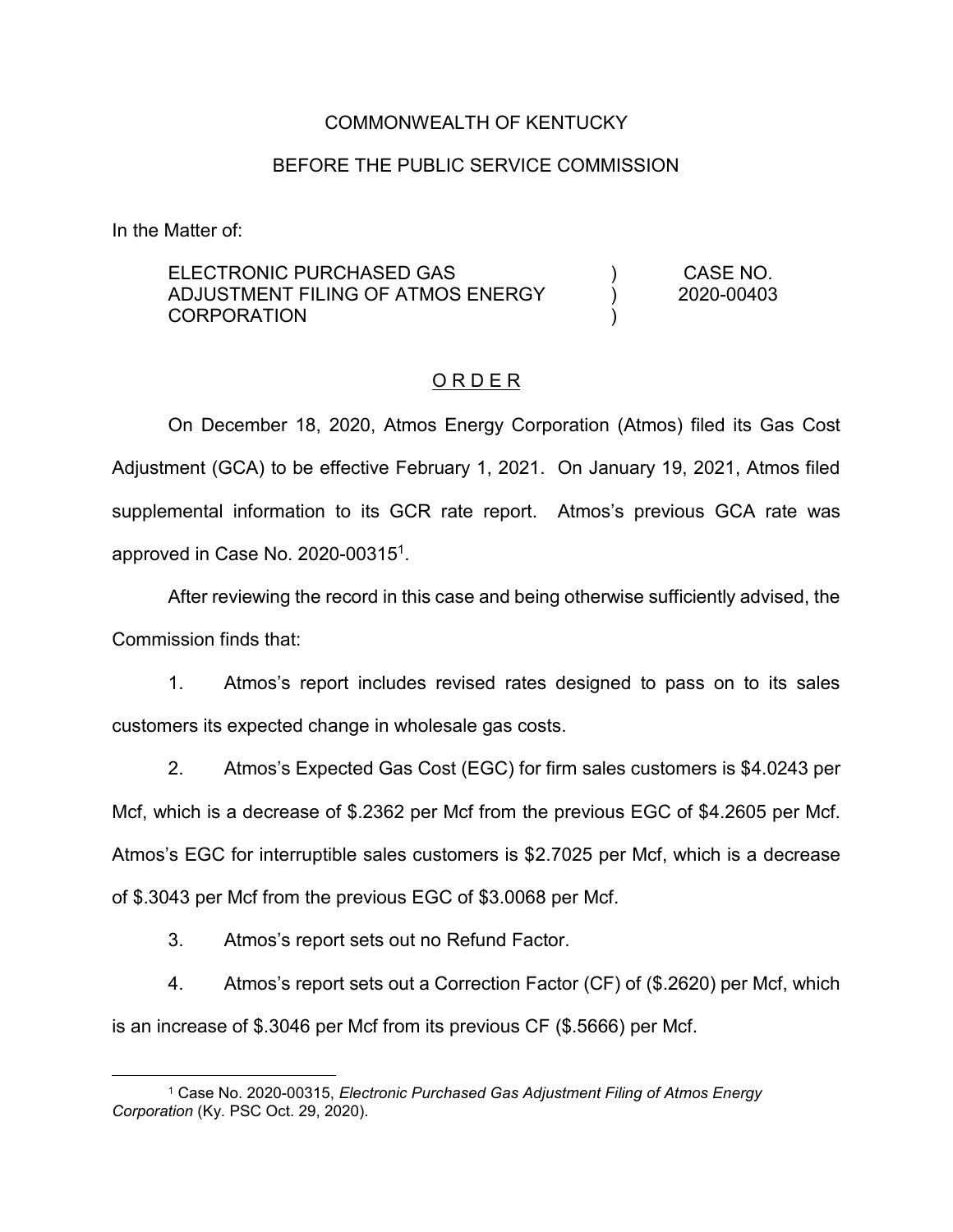5. Atmos's report sets out a Performance-Based Rate Recovery Factor (PBRRF) of \$.1807 per Mcf, which is a decrease of \$.0362 per Mcf from its previous PBRRF of \$.2169 per Mcf.

6. Atmos's GCAs are \$3.9430 per Mcf for firm sales customers and \$2.6212 per Mcf for interruptible sales customers. The impact on firm sales customers is an increase of \$.0322 per Mcf from the previous GCA of \$3.9108 per Mcf. The impact on interruptible sales customers is a decrease of \$.0359 per Mcf from the previous GCA of \$2.6571 per Mcf.

7. Should Atmos purchase sustainable natural gas from a renewable source during the reporting period of any future GCR reports then the supplier, cost, and amount must be documented in its cover letter to the Commission.

8. The rates proposed by Atmos and set forth in the Appendix to this Order are fair, just and reasonable and should be approved for final meter readings by Atmos on and after February 1, 2021.

IT IS THEREFORE ORDERED that:

1. The rates set forth in the Appendix to this Order are approved for final meter readings on and after February 1, 2021.

2. Within 20 days of the date of the entry of this Order, Atmos shall file with this Commission, using the Commission's electronic Tariff Filing System, revised tariff sheets setting out the rates approved herein and reflecting that they were approved pursuant to this Order.

3. This case is closed and removed from the Commission's docket.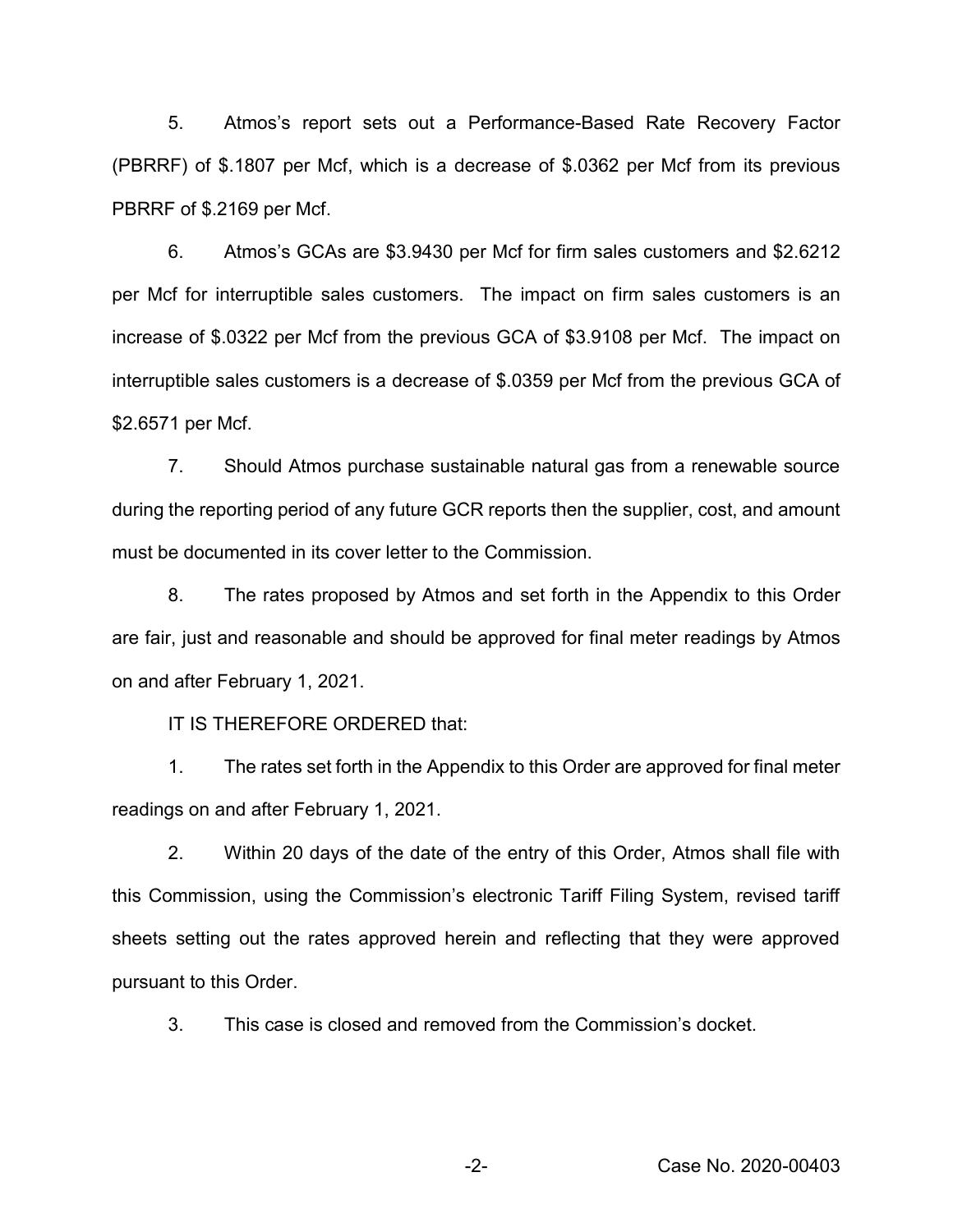By the Commission



ATTEST:

L C. Pridwell

Executive Director

Case No. 2020-00403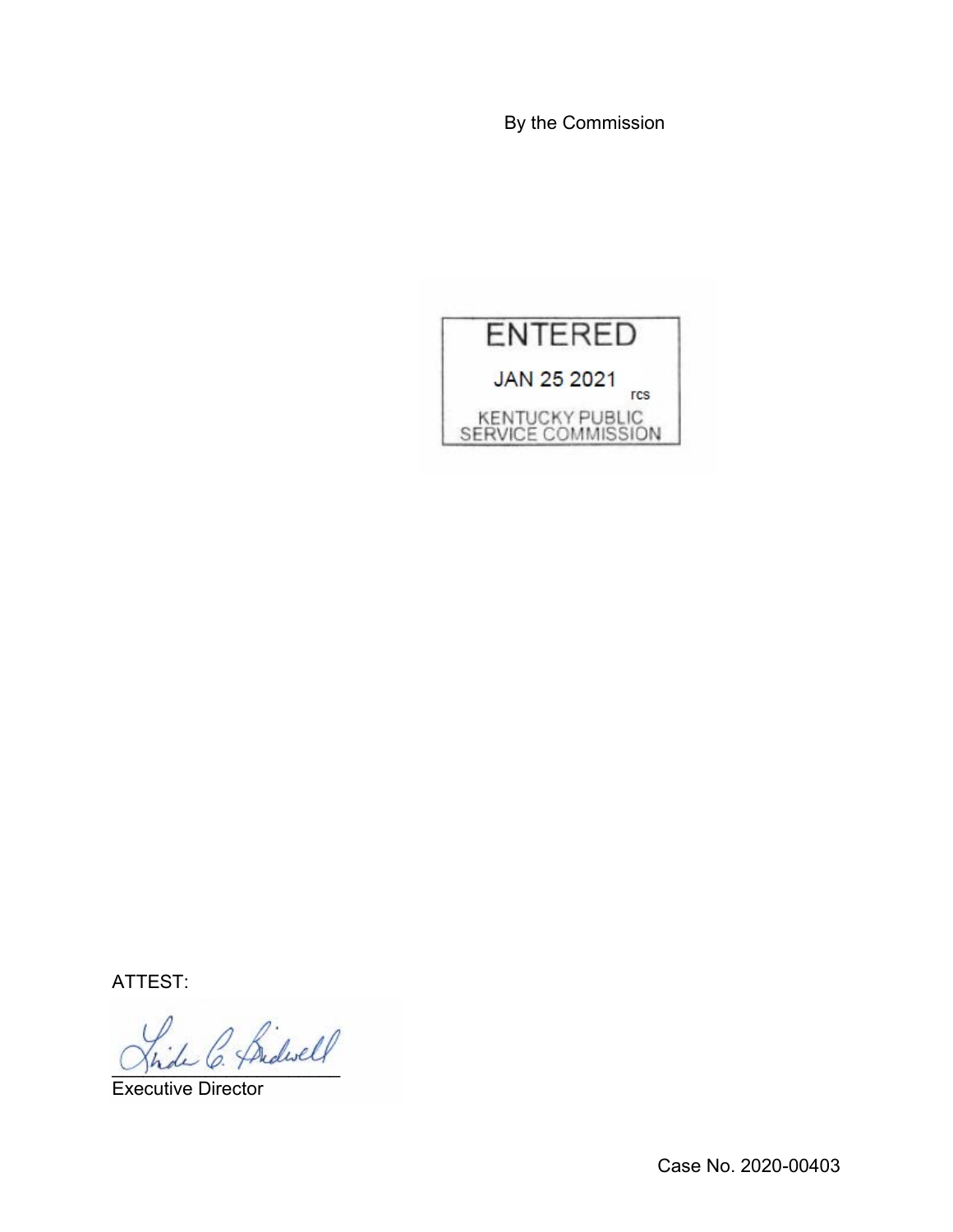# APPENDIX

# APPENDIX TO AN ORDER OF THE KENTUCKY PUBLIC SERVICE COMMISSION IN CASE NO. 2020-00403 DATED JAN 25 2021

The following rates and charges are prescribed for the customers in the area served by Atmos Energy Corporation. All other rates and charges not specifically mentioned herein shall remain the same as those in effect under the authority of the Commission prior to the effective date of this Order.

### RATES:

Applicable to General Sales Service Rate G-1:

#### Gas Cost Adjustment

To each bill rendered under the above-named rate schedule, there shall be added an amount equal to \$3.9430 per Mcf of gas used during the billing period.

Applicable to Interruptible Sales Service Rate G-2:

## Gas Cost Adjustment

To each bill rendered under the above-named rate schedule, there shall be added an amount equal to \$2.6212 per Mcf of gas used during the billing period.